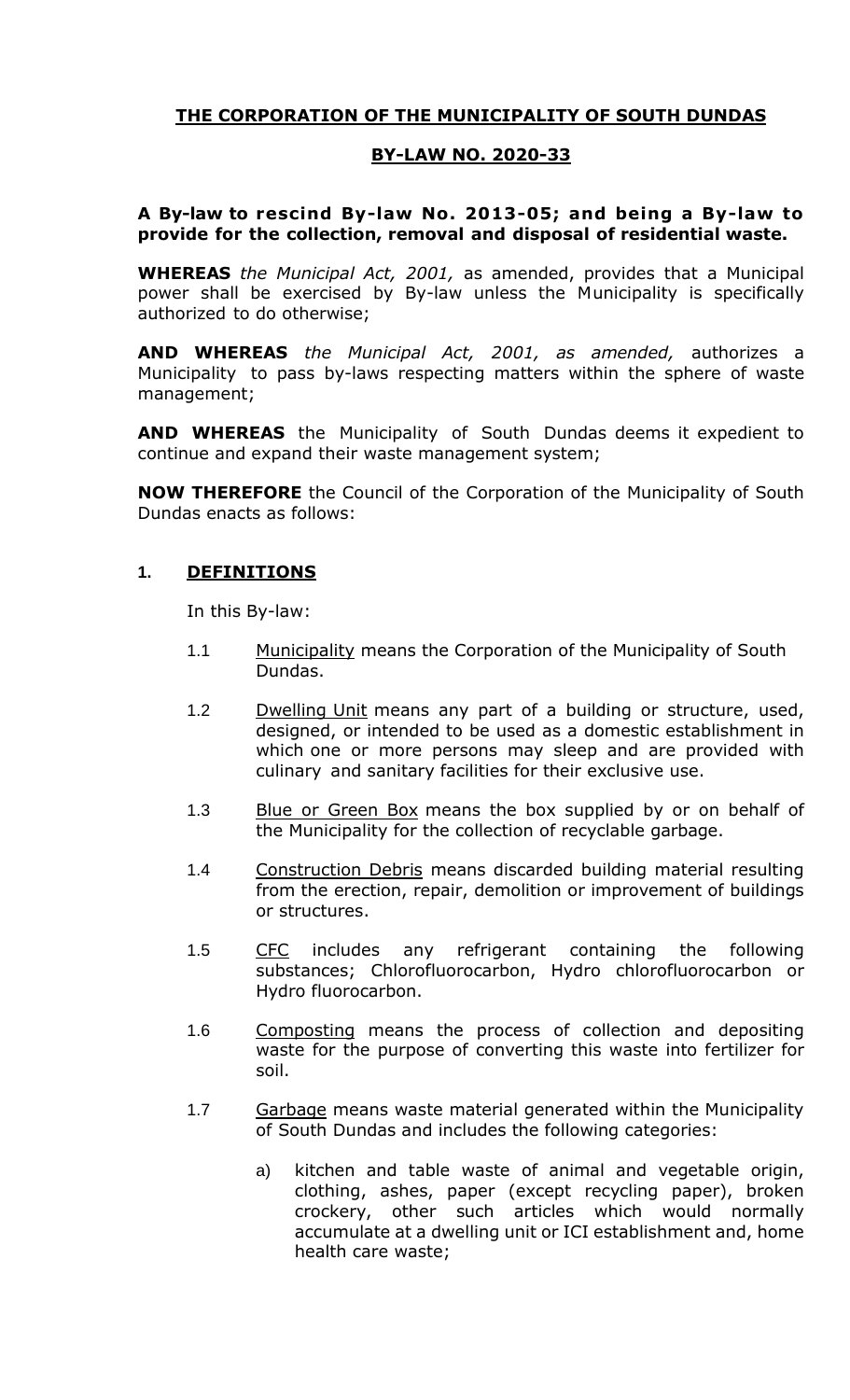- 1.8 Blue Box Recycling means material generated within the Municipality of South Dundas that includes the following categories:
	- a) glass food and beverage bottle & jars; metal food
	- b) beverage cans; clean empty paint cans lids must be off, aerosol cans; plastic bottles only items marked on the bottom with a recycling symbol containing the numbers 1,2,3,4,5 (i.e. soft drink, juice & water, LCBO, household detergents, home cleaning & laundry products, windshield washer, vinegar, shampoo & lotion bottles); aluminum pie plates & foil, rigid foil containers & trays; margarine and yogurt tubs;
- 1.9 Green Box Recycling means material generated within the Municipality of South Dundas that includes the following categories:
	- a) includes newspaper & flyers (glossy or plain), popsicle wrappers, paper potato bags, flour bags, sugar bags, paper cups, fine paper, boxboard such as cereal, cracker & cookie boxes, detergent/laundry cartons, file folders, shoe & tissue boxes, apple baskets, over the counter drug boxes (i.e. toothpaste, toiletries, cough syrups, medicine and cosmetics), paper egg cartons, toilet & paper towel rolls and pizza boxes; magazines, catalogues, telephone directories & greeting cards; cardboard & corrugate cardboard;
- 1.10 Yard Waste means material generated within the Municipality of South Dundas that includes the following categories:
	- a) grass cuttings, garden waste, leaves and all other material which is generally acceptable to be compostable waste.
- 1.11 Excavation waste means material generated within the Municipality of South Dundas that includes the following categories:
	- a) brush, timber, clean lumber, rocks, bricks, concrete, gravel, sand, soil and other such material which is recognized by the Ministry of the Environment as being environmentally friendly landfill material.
- 1.12 Bulky/Large Item waste means material generated within the Municipality of South Dundas that includes the following categories:
	- a) weighty, bulky articles such as major appliances, provided refrigeration appliances display appropriate notice that appliance has been voided of all CFC's, furnaces, bedsprings, mattresses, furniture, boxes, barrels, water tanks, and other such discarded material;
- 1.13 Hazardous waste means material generated within the Municipality of South Dundas that includes the following categories:
	- a) paint, coatings and their containers, solvents and their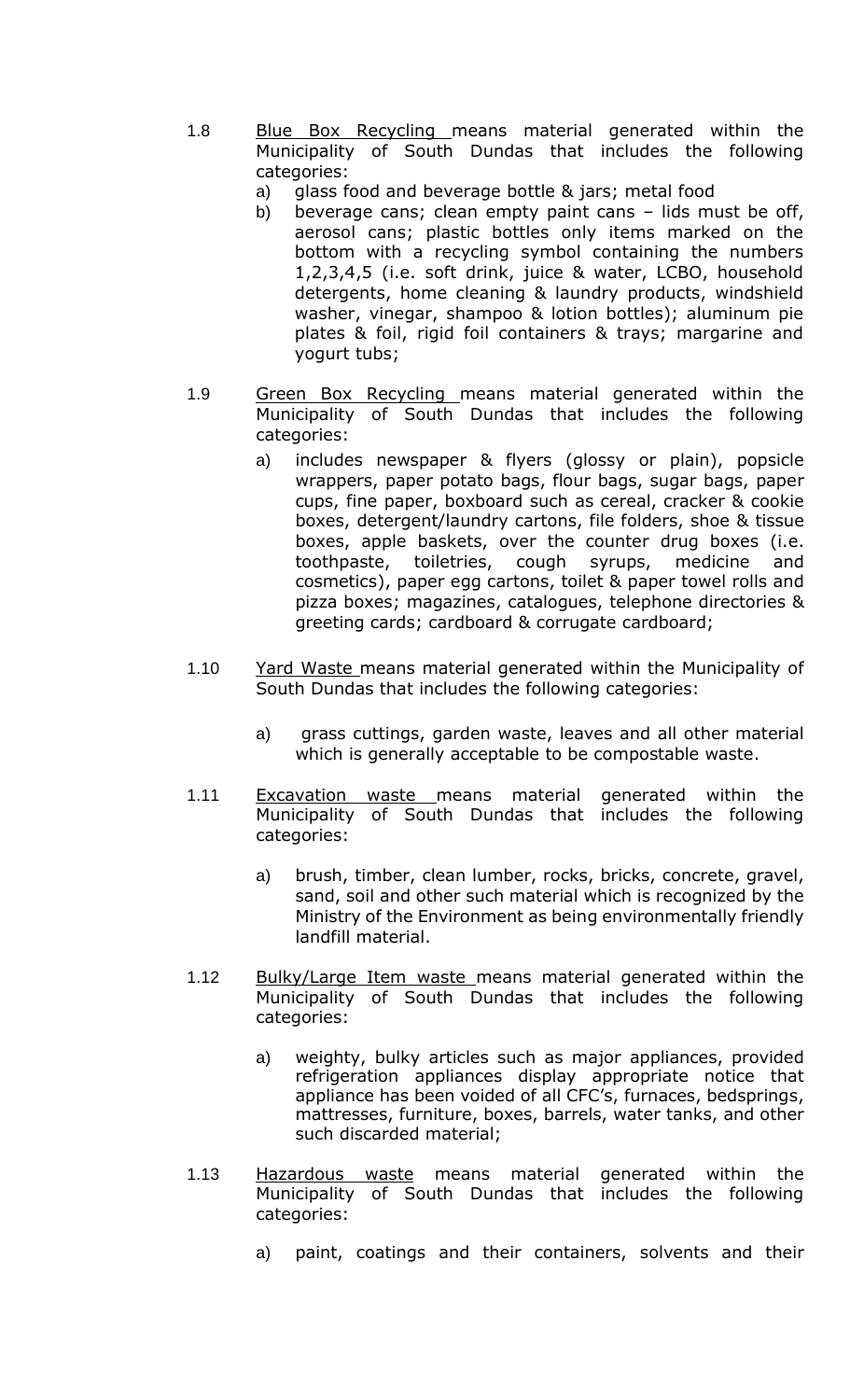containers, single- use dry cell, rechargeable and auto batteries, fuel tanks, pressurized containers, lawn fertilizers, pesticides and their containers, antifreeze and its container, empty lubricating oil containers, oil filters;

- 1.14 Construction and demolition waste means material generated within the Municipality of South Dundas that includes the following categories:
	- a) garbage or residue resulting from the erection, renovation or removal of any building or part thereof not included in Subsection 1.4.
- 1.15 IC&I waste means material generated within the Municipality of South Dundas that includes the following categories:
	- a) garbage and residue created by Commercial, Industrial and/or Institutional establishment.
- 1.16 Electronic waste means material generated within the Municipality of South Dundas that includes the following categories:
	- a) broken and/or unwanted electrical or electronic devices.
- 1.17 Home Health Care Waste means incontinence products used for personal home health care but does not include biomedical or pathological waste.
- 1.18 Householder means any owner, occupant, lessee, tenant or any other person having use, occupation and/or charge of any dwelling, hotel, restaurant, apartment house, office building, public institution, service station, industrial building, commercial building, store, shopping centre or plaza or any portion thereof respectively.
- 1.19 Industrial/Commercial/Institutional(IC&I) means any building, structure or premise used for an industrial, manufacturing or institutional purpose and premises occupied for the purpose of carrying on a profession, trade or business and includes a farming operation. Agricultural businesses and farms shall also be included under this definition for the purposes of this by-law.
- 1.20 Transient Waste means any refuse, trash, or garbage carried into the Municipality of South Dundas from outside its boundaries by any person.
- 1.21 Non-Collectible Waste means:
	- a) any explosive or highly combustible materials of any nature whatsoever;
	- b) construction debris;
	- c) sawdust and/or shavings;
	- d) hot ashes;
	- e) liquid or semi-liquid garbage;
	- f) hay, straw and manure;
	- g) carcass of any animal, or thereof;
	- h) grass clippings, garden material (unless as yard waste), tree limbs, branches and trunks, brush, and stones;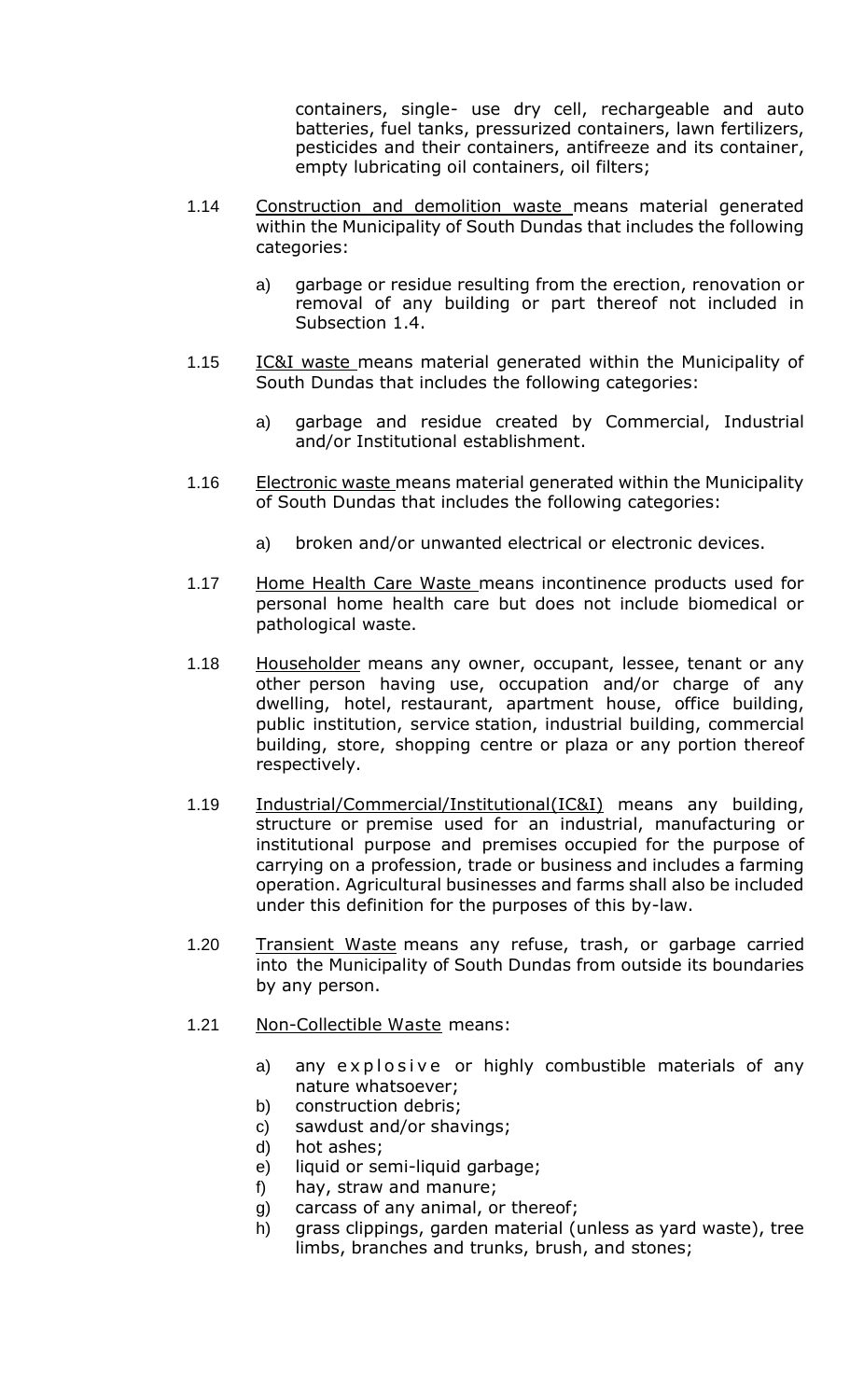- i) major appliances and/or large household furnishings;
- j) any material which has become frozen or otherwise stuck to a container;
- k) tires;
- l) bio-medical waste;
- m) automobiles, vehicles or any parts thereof;
- n) fences, fence posts, page wire;
- o) hazardous material;
- p) propane tanks;
- q) crates or packing material;
- r) any other item defined in Sections 1.11 thru 1.16 and Section 1.20 as detailed or further clarified under subsequent sections of this By-law.
- 1.22 Mon-Recyclable waste means all garbage, and other refuse not defined as recyclable materials in Sections 1.8 and 1.9.
- 1.23 Person includes individuals, corporations and partnerships.
- 1.24 Environmental Services Director means the Environmental Services Director of the Municipality and/or their authorized subordinates or assistants.
- 1.25 Contractor means the person, corporation or partnership performing refuse collection and haulage under contract with the Municipality.
- 1.26 Bag means a non-returnable bag with the Municipal logo issued by the Municipality (upon payment of the applicable fee as determined by Council from time to time) for non-recyclable garbage.
- 1.27 Textile waste means the fabric used in clothing, linens or drapery.
- 1.28 Waste Disposal Attendant means an employee of the Municipality responsible for the operation of the Waste Disposal Site, under the direction of the Environmental Services Director.
- 1.29 Waste Disposal Site means the site as described in Schedule "A".

# **2. COLLECTION**

- 2.1 The Municipality shall provide all necessary equipment and labour for the regular and satisfactory collection of Sections 1.7 to 1.10 from all dwelling units and IC&I establishments in accordance with the terms of this By-law.
- 2.2 Without limiting the generality of the foregoing, no person shall place for collection and the Municipality shall not collect the following waste material which is deemed not acceptable for collection:
	- a) Types of waste listed in Sections 1.11 to 1.16 and 1.20
	- b) any rejected product, by-product or stock of any wholesale or retail establishment which in the opinion of the Environmental Services Director has been condemned, abandoned or rejected;
	- c) videos, films, celluloid cuttings, rags soaked with gasoline or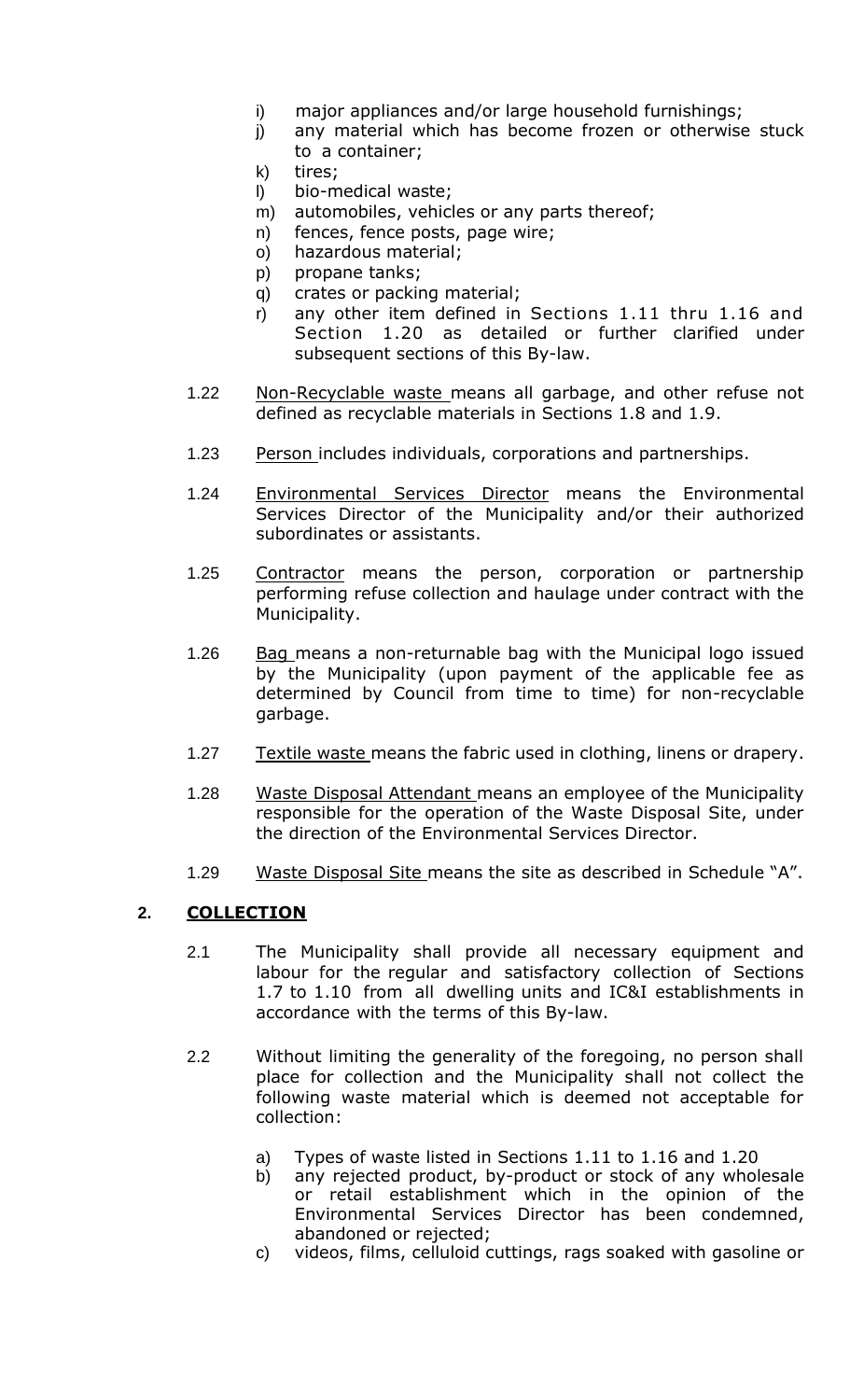oil, or other highly inflammable or explosive waste;

- d) any liquid, whether in a container or not;
- e) any material frozen to a receptacle which cannot be removed by shaking;
- f) any waste in section 1.7-1.10 not resulting from the use of any premises as a dwelling unit of IC&I establishment located in the Municipality;
- g) any accumulation of an unreasonable amount of garbage as determined by the Environmental Services Director;
- h) any automobile parts;
- i) any non-collectible garbage;
- j) any material that may from time to time be considered by the Municipality as dangerous or hazardous or that is not acceptable in the Disposal Site under any Act or Regulation of the Provincial or Federal Government, or any material which may be defined by the Municipality from time to time as being unacceptable for collection;
- k) dressings, bandages, syringes, blood contaminated items or other infected materials from hospitals, surgeries, or offices of physicians, surgeons, dentists, pharmacies or veterinarians;
- l) Waste defined in Sections 1.7 to 1.10 not prepared for collection according to the requirements for pickup.
- m) any garbage that has not been put for collection in conformity to the provisions of the By-law.
- 2.3 All recyclable waste shall be separated from non-recyclable waste. Recyclable waste shall be prepared for collection as follows:
	- a) In rural areas, residential and IC&I, including farm waste, shall be placed on the same side of the road as the mail box to increase efficiencies for collection. Waste not placed out on the correct side of the road will not be collected.
	- b) Waste defined in Section 1.8 shall be placed in a blue box. Glass bottles and jars shall be rinsed and their tops removed. Metal cans shall be rinsed. Plastic bottles and jars shall be rinsed and their tops removed.
	- c) Waste defined in Section 1.9 shall be placed in a green box. All boxboard and cardboard shall be broken down and tied together.
	- d) Waste defined in Section 1.10 shall be placed in a reusable collection container or a brown kraft paper yard waste bag.

#### **3. CONTAINERS**

- 3.1 The occupant of every dwelling unit or IC&I premise shall provide adequate containers for the storage and collection of waste. Containers shall be as follows:
	- 3.1.1 a standard non-returnable plastic bag of a capacity of not more than zero point zero eight cubic metres  $(0.08m<sup>3</sup>)$  and strong enough (not less than 1-1/2 mil gauge material) to hold 23kg of contents without tearing;
	- 3.1.2 a standard 120 L hard sided plastic garbage container, weight shall not exceed 23kg, lids attached with the contents securely tied when set out for collection.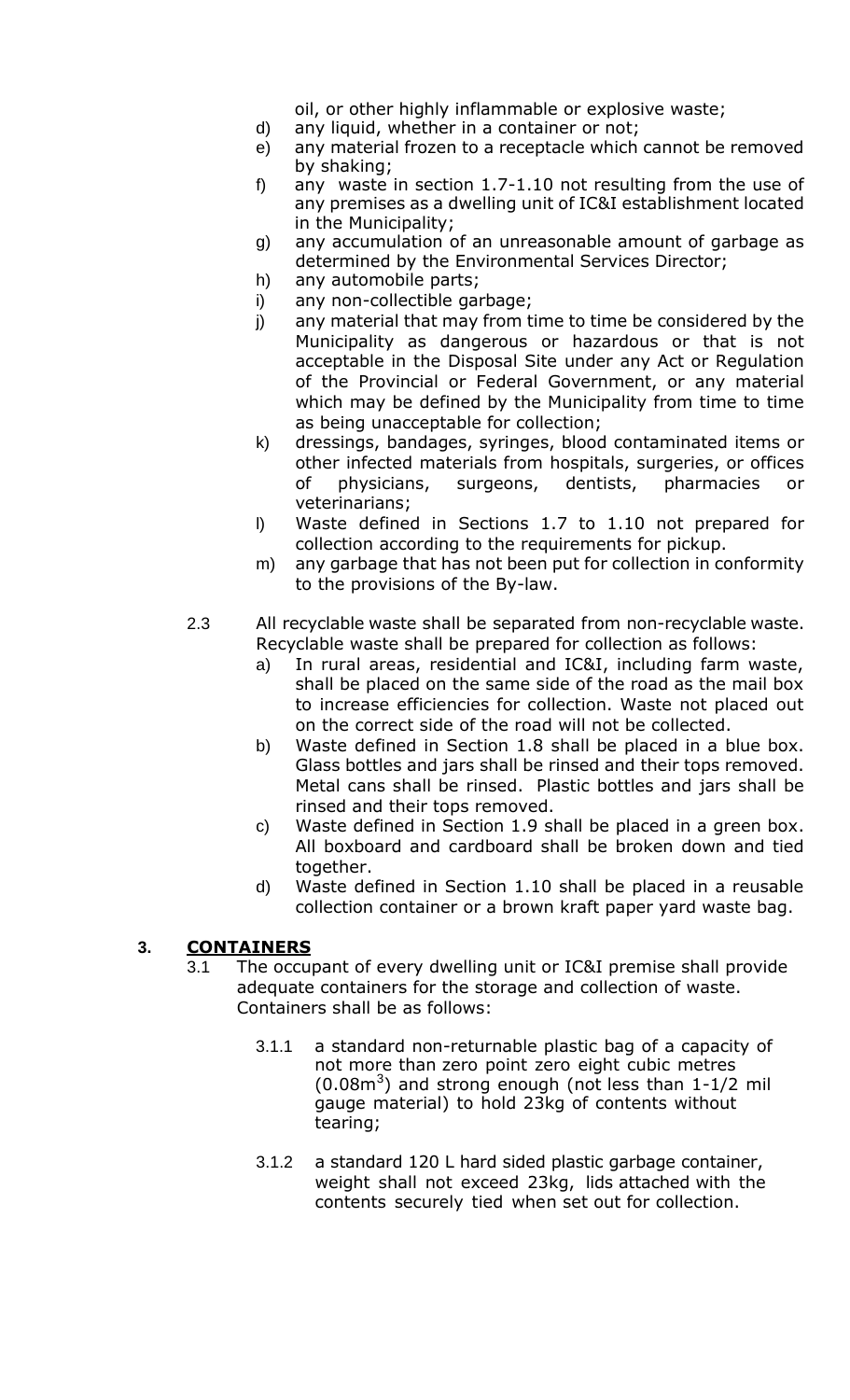- 3.2 The containers as described for this By-law, which are put out for collection, shall not exceed two (2) in number weekly.
- 3.3 Containers in excess of two (2) in number shall be placed in a bag as per Section 1.26.
- 3.4 Recyclable waste based on its composition may be placed in a "Blue Box" or "Green Box" by the roadside for collection.
- 3.5 All garbage shall be adequately drained of liquid and securely wrapped or placed in a container used solely for this purpose. Containers shall be placed for collection by the side of the road in front of the location where it has accumulated, and as close as practicable to the driving surface of the designated route unless specified elsewhere by the Municipality. Garbage will not be collected from roadside ditches, or on top of snowbanks.
- 3.6 Broken glass must be wrapped and clearly marked to prevent injury.
- 3.7 Cold ashes must be placed in plastic bags and not mixed with garbage or flammable waste.
- 3.8 Plastic non-recyclable jugs may be tied together (3 or more).
- 3.9 IC&I establishments shall, at their expense, make adequate arrangements for the storage of garbage in such a manner that it is impervious to animals and weather.
- 3.10 The service authorized by this By-law shall only include those items defined in Sections 1.7 to 1.10 that would normally accumulate at a dwelling unit.
- 3.11 Special consideration to householders upon completing a Home Health Care Waste application, and receiving approval for disposable diapers and incontinence products with respect to the following items:
	- 3.10.1 residents with medical conditions generating excessive waste, and;
	- 3.10.2 households qualifying for special consideration are given no more than twenty-six (26) bags per year;
	- 3.10.3 residents are required to file an annual application form with the health care provider's signature as per the application form in Schedule "D".
- 3.11 Any IC&I operation, including farms defined in Section 1.19 shall be allowed to set out two containers for collection. If the farming operation includes a residential home, the property owner is permitted to submit a request- outlined in Schedule E to the Municipality to permit a maximum of 4 bags from being collected at the curb weekly.

# **4. ADMINISTRATION**

4.1 The Municipality shall operate a system for the collection, removal and disposal of waste outlined in Sections 1.7 to 1.10 in accordance with the provisions of this By-law.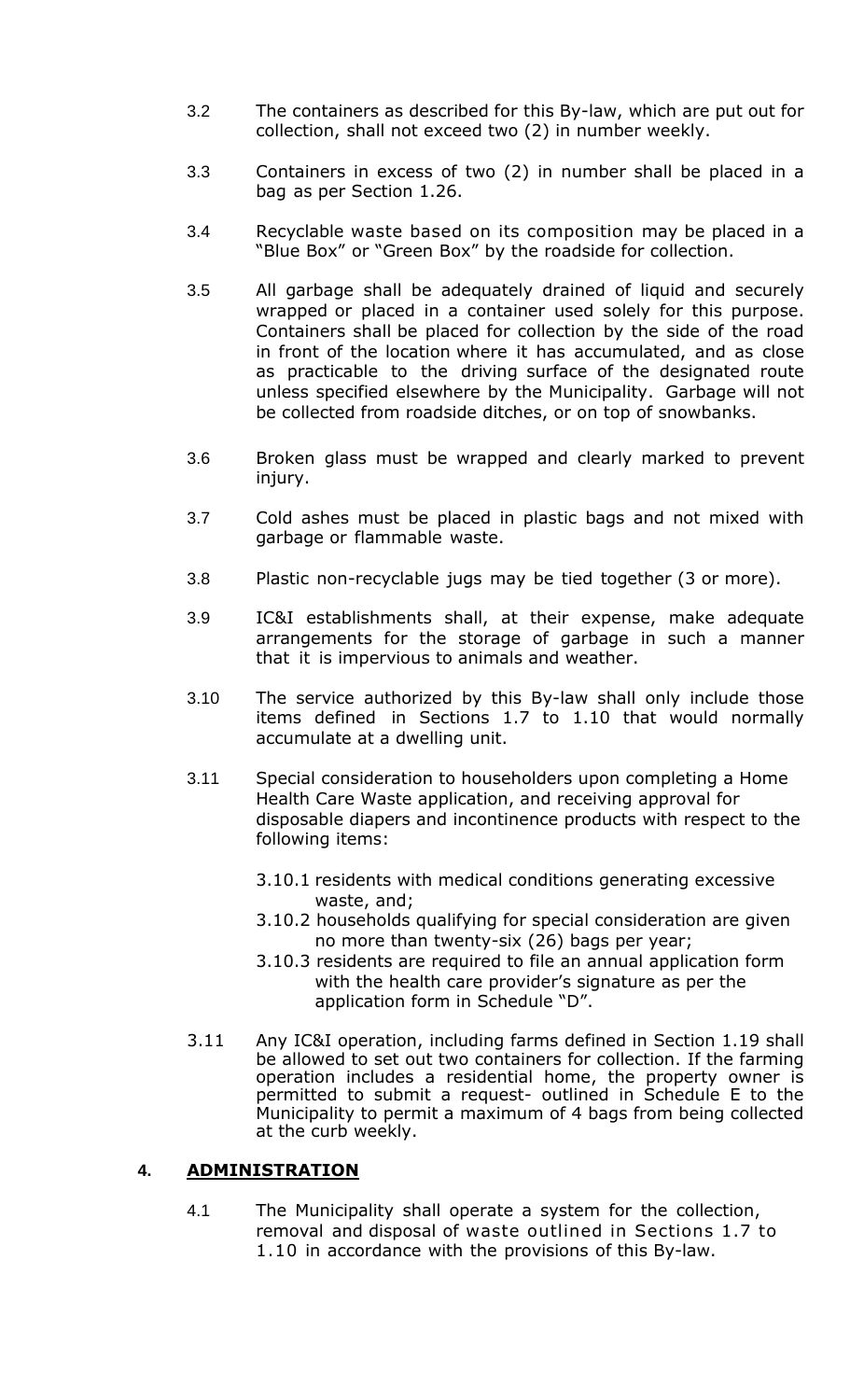- 4.2 Electronic waste shall be disposed of at the locations according to Schedule "A".
- 4.3 Hazardous waste shall be disposed of at the location designated in Schedule "B".
- 4.4 It shall be the duty of the Environmental Services Director to administer and enforce the provisions of this By-law.
- 4.5 All IC&I, farms, and householders must separate garbage and recyclables.
- 4.6 The collection of recyclable materials may be made once in every seven (7) days from each dwelling unit or IC&I establishment entitled to such service in accordance with the provisions of this By-law except when a normal collection day falls on a holiday as provided herein.
- 4.7 The collection of garbage may be made at least once in every seven (7) days from each dwelling unit or IC&I establishment entitled to such service in accordance with the provisions of this By-law except when a normal collection day falls on a holiday as provided herein
- 4.8 The collection of yard waste materials shall be at the discretion of Council each year, collection options for consideration may include weekly, bi-weekly, or seasonal collection from each dwelling unit or IC&I establishment entitled to such service in accordance with the provisions of this By-law except when a normal collection day falls on a holiday as provided herein
- 4.9 No collection may be made on the following holidays which fall on a normal collection day, unless the Director, CAO, or the Municipality's Council deem it necessary: New Year's Day, Good Friday, Victoria Day, Canada Day, Civic Holiday, Labour Day, Thanksgiving Day, Christmas Day and Boxing Day.
- 4.10 When a normal collection day falls on a holiday referred to in Section 4.9, the collection shall be made one (1) day later for the remainder of the week, but in no case shall the change in schedule result in a collection not being made for a period greater than eight (8) days.
- 4.11 The Contractor may wish at their discretion to pick up on a holiday. This decision will be made in conjunction with the Environmental Services Director.
- 4.12 A collection schedule will be made available at the Municipal Office, in the Community Guide, and on the Municipality's website, social media and on the Phone and Web Application- Recycle Coach.
- 4.13 No person shall place garbage out for collection except in accordance with this Section.
- 4.14 The collection system is a "roadside collection service" on public roads for collection at ground level and garbage shall be placed for collection in accordance with the following: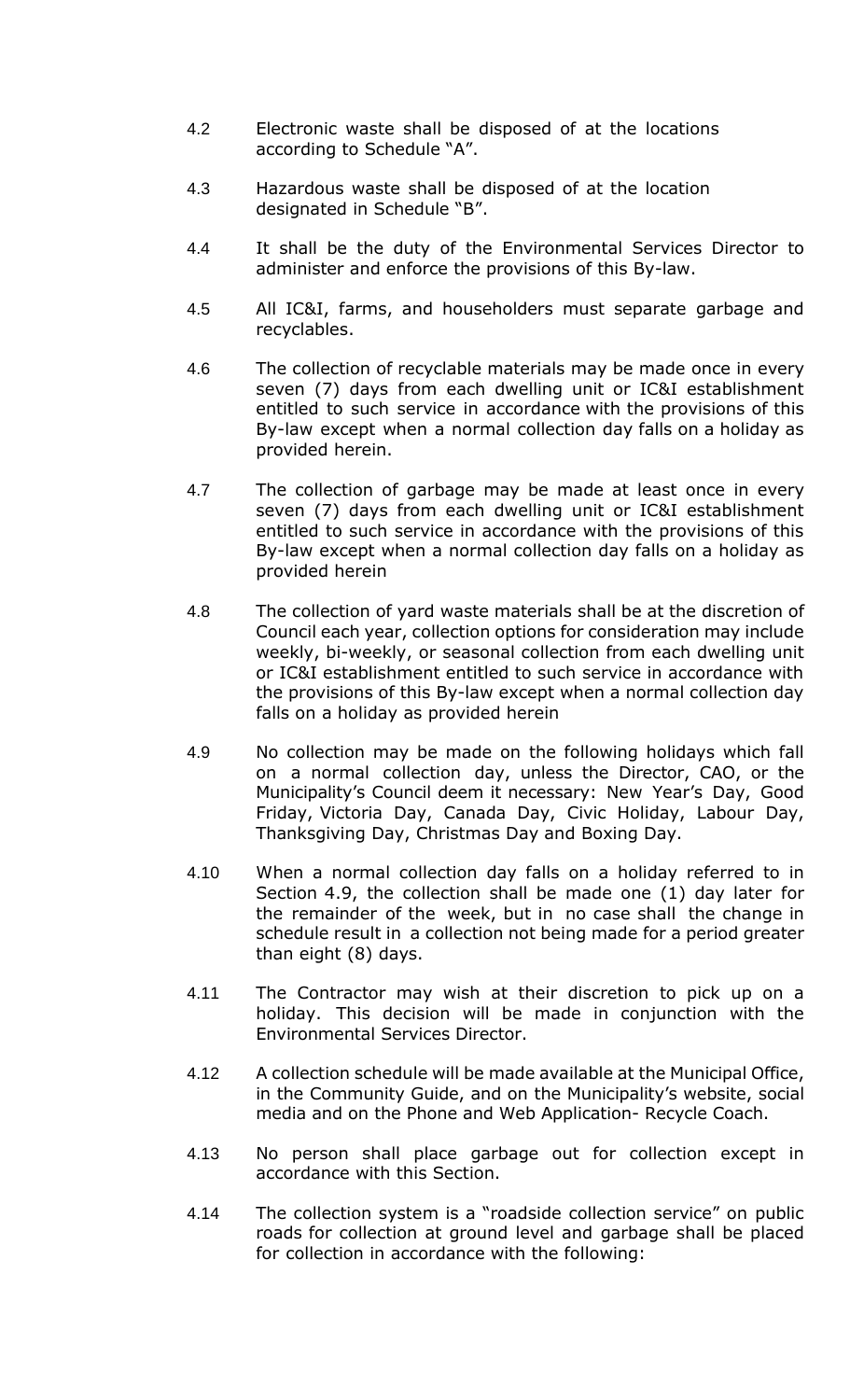- 4.14.1 public roads with concrete curbs place collectibles directly behind the curb;
- 4.14.2 public roads with concrete sidewalks tightly abutting the curb place collectibles directly behind the sidewalk on property owner's side;
- 4.14.3 public roads with boulevards between sidewalks and curbs – collectibles to be placed directly on the road shoulder;
- 4.14.4 public roads with gravel road shoulders collectibles to be placed directly on the road shoulder;
- 4.14.5 where collection is provided in public land or alleyway collectibles to be placed as close as possible to the edge of the land or alleyway;
- 4.14.6 public rural roads on the same side as the mailbox directly on the road shoulder, not obstructing the mailbox or mail delivery.
- 4.15 No person shall place collectibles to impede or obstruct pedestrian and vehicular traffic or maintenance operations.
- 4.16 Where, for any reason, collection of garbage cannot be made from the location specified in this Section 4, items to be collected pursuant to this By-law shall be placed at locations designated by the Environmental Services Director and their decision shall be final.
- 4.17 During normal daytime collection, all items to be collected shall be put out prior to the starting time of collection, 7:00 am, but not earlier than 6:00 pm on the previous evening.
- 4.18 For the purpose of garbage collection, the Environmental Services Director may direct that the Municipality be divided into as many collection zones or districts as may be deemed necessary for the convenient collection of garbage, rubbish or waste matter and may fix a day or days on which the same shall be collected in the said districts.
- 4.19 All garbage placed for collection in a manner not provided for by this By- law shall not be collected. All such garbage not collected must be removed from the front of the premises not later than 8:30 p.m. of the day on which it was placed for collection.
- 4.20 On any day designated by the Municipality for the collection of garbage, no more than 2 bags per dwelling unit of garbage, shall be set out for collection by the Contractor. There is no limit on the quantity of recyclables which may be set out for collection at one time except from an industrial, commercial or institutional establishment where the amount of any type or types of recyclable garbage to be collected may be limited.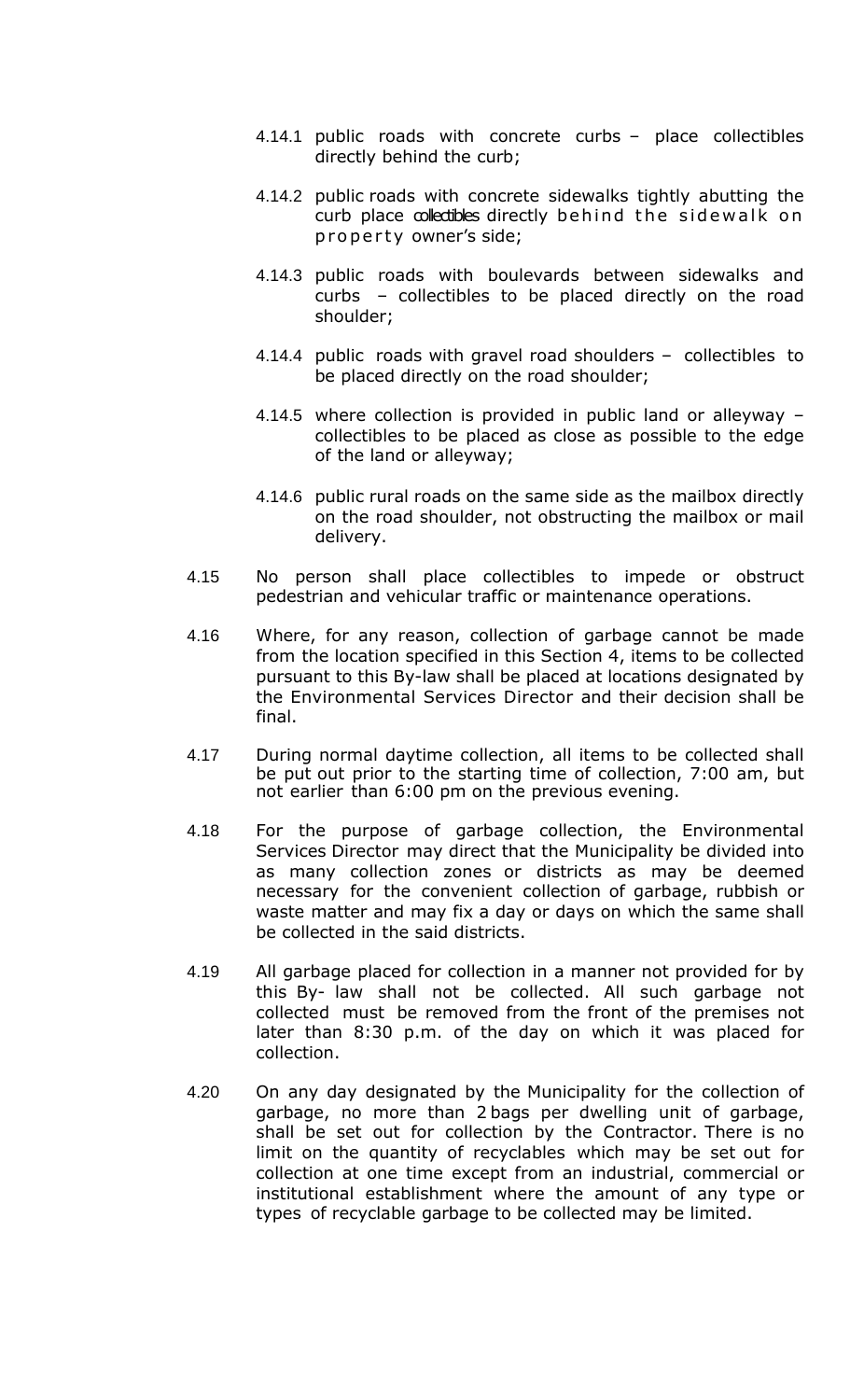- 4.21 The Contractor shall not collect any garbage in excess of the maximum limits referred to in Section 4.20.
- 4.22 It shall be the responsibility of every householder to make adequate arrangements for the disposal of waste identified in Sections 1.11 to 1.16 and 1.20.
- 4.23 All occupants and/or owners, IC&I, contractors, sub-contractors and trades must haul their own construction site waste.
- 4.24 No person shall dump, place, leave or deposit any household garbage or refuse in any public place or on any land not owned by them within the Municipality, if proven, persons found guilty of dumping refuse on public or private land will be subject to penalties as outlined in Section 10.
- 4.25 Collection may be refused to any person known to have a troublesome dog on the premises, unless such dog is safely secured at a reasonable distance away from the location of the garbage receptacle.

#### **5. OBLIGATIONS OF RESIDENTS & IC&I ESTABLISHMENTS FOR RECYCLING**

- 5.1 Every resident shall participate in the Municipal recycling program and are encouraged to actively reduce waste.
- 5.2 Every IC&I establishment shall participate in a recycling program and are encouraged to actively reduce waste.
- 5.3 No person shall place recyclable material together in the same container with garbage for collection. Blue Box and Green Box defined materials in Sections 1.8 and 1.9, shall be placed separately in a container for recyclable material (blue or green box, if possible).
- 5.4 Wherever possible residents shall be encouraged to maintain and use a viable composting system for organic household waste and for larger yard works dispose of at the locations as per Schedule "C".
- 5.5 Residents and IC&I establishments who have accumulated yard waste, shall transport and deposit same at designated areas. All materials shall be removed from their container or plastic bag. Materials in a kraft paper bag may remain.
- 5.6 The removal of CFC's from refrigeration equipment (refrigerators, freezers, air conditioners, etc.) shall be conducted by a licensed mechanic and shall be evidenced by the placement of appropriate notice by the licensed mechanic upon the refrigeration equipment prior to delivery to the Disposal Site.
- 5.7 Items with CFC's removed may be disposed at the site as per Schedule "A".
- 5.8 Refrigeration equipment (refrigerators, freezers, air conditioners, etc.) not containing evidence of CFC removal from a licensed mechanic may be disposed at the site as per Schedule "B".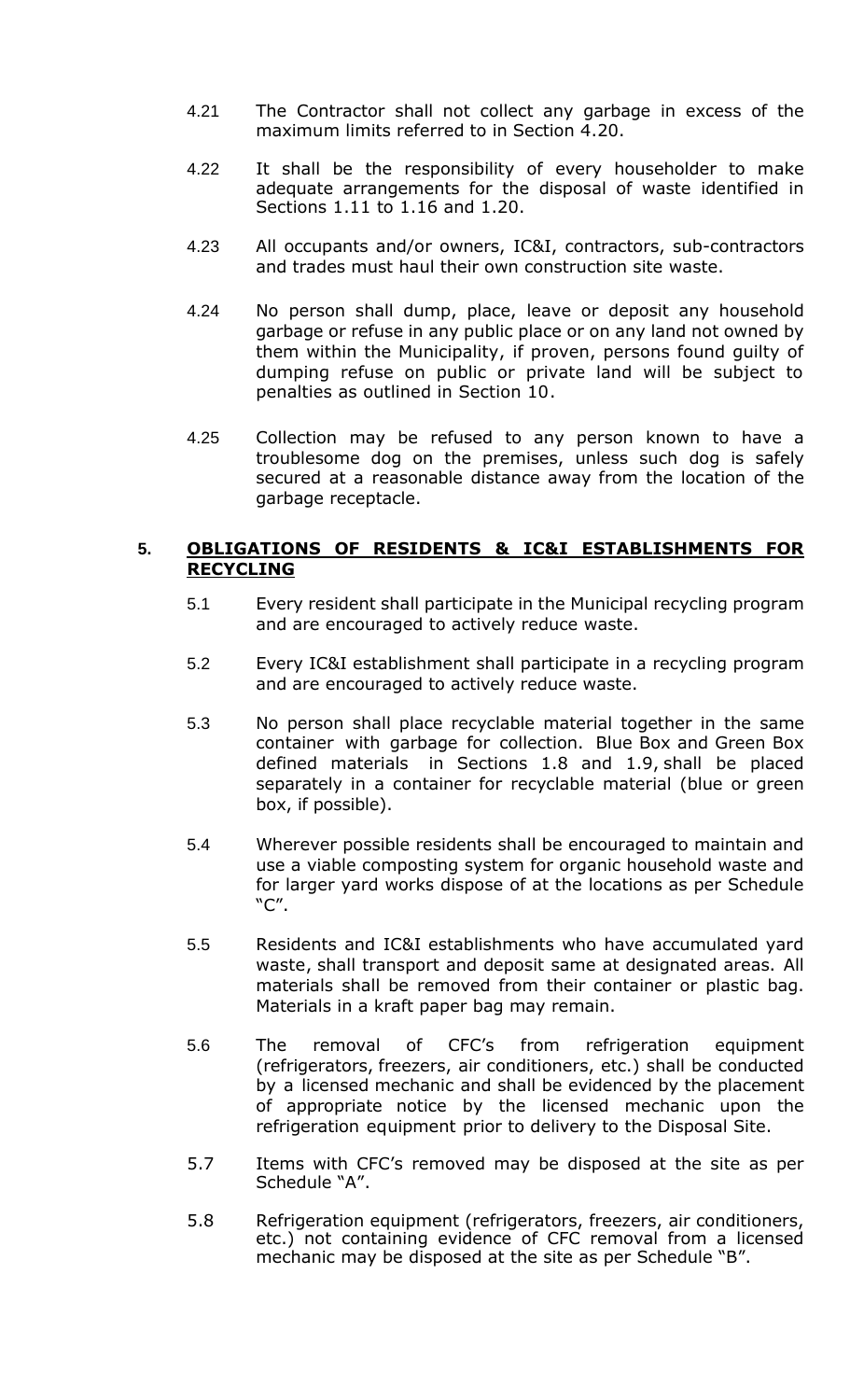# **6. MUNICIPAL WASTE DISPOSAL SITE**

- 6.1 The area designated as a Municipal Waste Disposal Site is outlined in Schedule "A" attached to this By-Law.
- 6.2 No person shall use any lands within the Municipality of South Dundas for the purposes of a waste disposal site except lands designated for such use by the Municipality.
- 6.3 The Municipal Waste Disposal Site shall be operated and maintained by the Municipality in accordance with the terms and conditions of the Site Certificate of Approval, the provisions of this By-law and the requirements of the Ministry of the Environment.
- 6.4 Notwithstanding any other penalty or remedy of law available to the Municipality, the owner, occupant, lessee or person using any structure or lands within the boundaries of the Municipality for dumping or disposing of garbage, refuse, industrial waste, hazardous materials or waste of any kind where such lands or structures are not designated as a waste disposal site, shall upon written notice served by the Municipality cease using such lands or structures for such purposes and to remove or cover such garbage, refuse, industrial waste, hazardous materials or other waste in the manner as may be prescribed by the Municipality.
- 6.5 Tipping fees shall be required for the disposal of garbage at the waste disposal site. Fees shall be charged in accordance with the Fee Schedule attached to the Fees & Charges By-Law.
- 6.6 Each load shall be charged a tipping fee that is payable by the owner of the land or the contractor responsible for the load.
- 6.7 Eligible contractors may be invoiced on a monthly basis the appropriate tipping fee determined by the size of the load.

# **7. HOURS OF OPERATION OF THE WASTE DISPOSAL SITE**

- 7.1 The Municipal Waste Disposal Site shall be open for the disposal of garbage and other permitted materials in accordance with the times and locations set out in Schedule "A" to this Bylaw.
- 7.2 Notwithstanding the provisions of Section 7 . 1 , public access to the Municipal Waste Disposal Site shall be restricted to those times when a Municipal Waste Disposal Attendant is on duty and in attendance at the site.
- 7.3 No person shall trespass on the Municipal Waste Disposal Sites except as is required to transfer material to the site in accordance with this By-law, or as is necessary to conduct lawful business with the Municipality during the designated hours of operation of the Waste Disposal Site in the presence of the Waste Disposal Attendant or other official.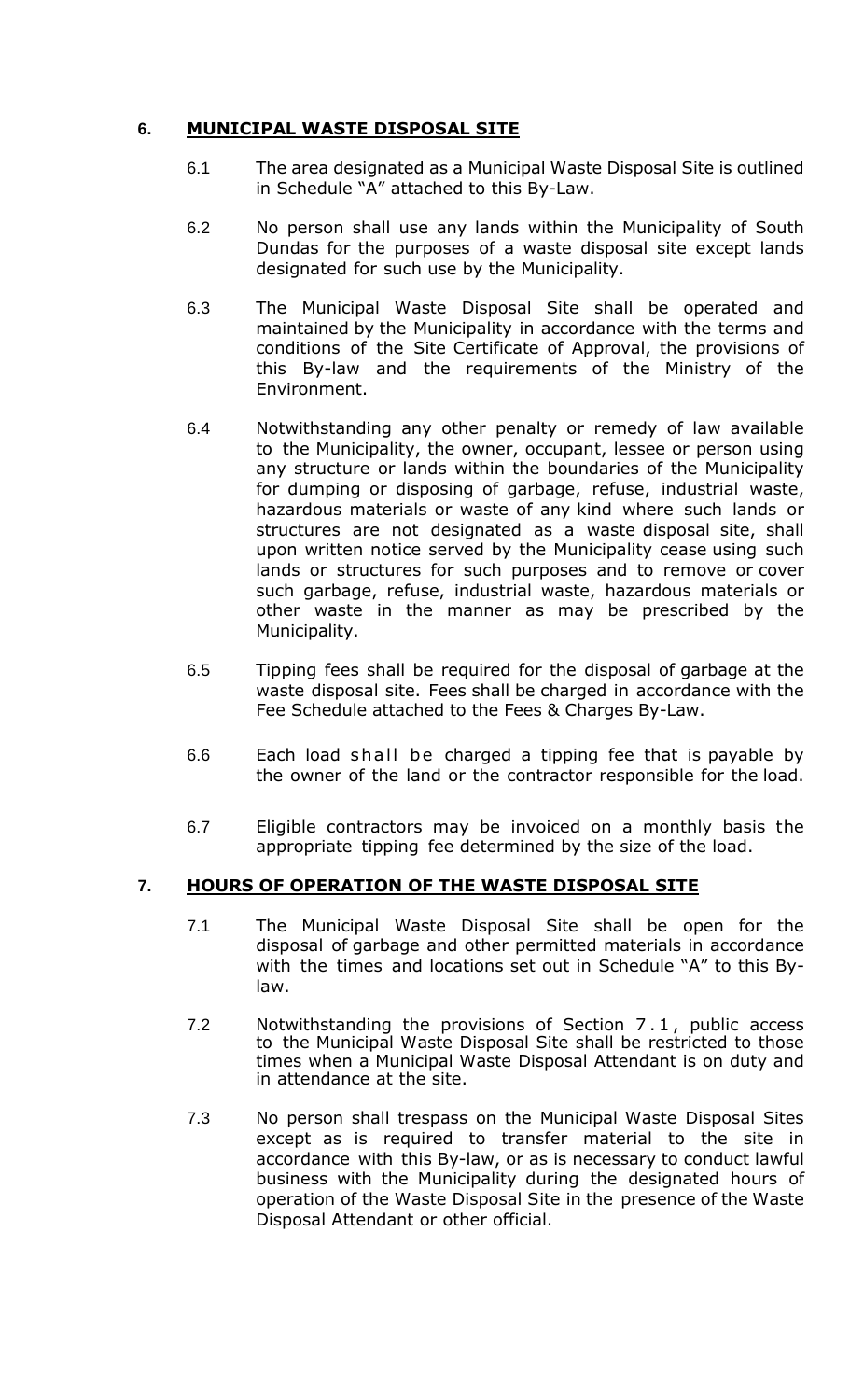# **8. GENERAL PROVISIONS**

- 8.1 No person shall dispose of, or cause to be disposed of, garbage at the Municipal Waste Disposal Site that originates or is generated from a location or use outside of Municipal boundaries.
- 8.2 Persons shall dispose of permitted garbage at the Municipal Waste Disposal Site in accordance with the directions of the Waste Disposal Attendant and in accordance with the provisions of this By-law.
- 8.3 All garbage to be disposed of at the Municipal Waste Disposal Site shall be bagged, bundled, boxed securely wrapped or placed in containers and all non-recyclable paper shall be suitably wrapped or tied to prevent scattering on the site.
- 8.4 Garbage conveyed to the Municipal Waste Disposal Sites shall be so contained and transported as not to be blown or scattered from the transport vehicle or to leave deposits along road allowances and abutting lands.
- 8.5 No person shall offer to, or give, any Waste Disposal Attendant any fee or gratuity for services provided by the Municipality, nor shall any Waste Disposal Attendant accept any fee or gratuity.
- 8.6 Persons who desire to access the Municipal Waste Disposal Site shall pay the Tipping Fee for each load, upon entry.
- 8.7 The Waste Disposal Attendant shall be and is hereby authorized to refuse access to the Municipal Waste Disposal Site by any person who is in contravention of any provisions of this By-law, as may be reasonably determined by the Attendant. All persons refused access or use to the waste disposal site shall be referred to the Municipal Office by the A ttendant to review the grounds of such access refusal, such grounds to be provided to that person by the Attendant.
- 8.8 No person shall pick over, interfere with, remove or scatter any materials in the area of the Waste Disposal Site.
- 8.9 The Environmental Services Director may change the items in Sections 1.7 to 1.20 at any time they deem it necessary.

# **9. SCAVENGING**

9.1 No person shall pick over, interfere with, remove or scatter any garbage, after the same has been put out for collection.

# **10. PENALTIES**

- 10.1 Every person who contravenes any of the provisions of this Bylaw shall upon conviction thereof, forfeit, and pay a penalty not exceeding (exclusive of costs) the sum of \$1,000.00 for each such offence, and such penalty shall be recoverable under the *Provincial Offences Act*.
- 10.2 The imposition of a penalty for a contravention of this By-law shall not excuse the condition or matter resulting in such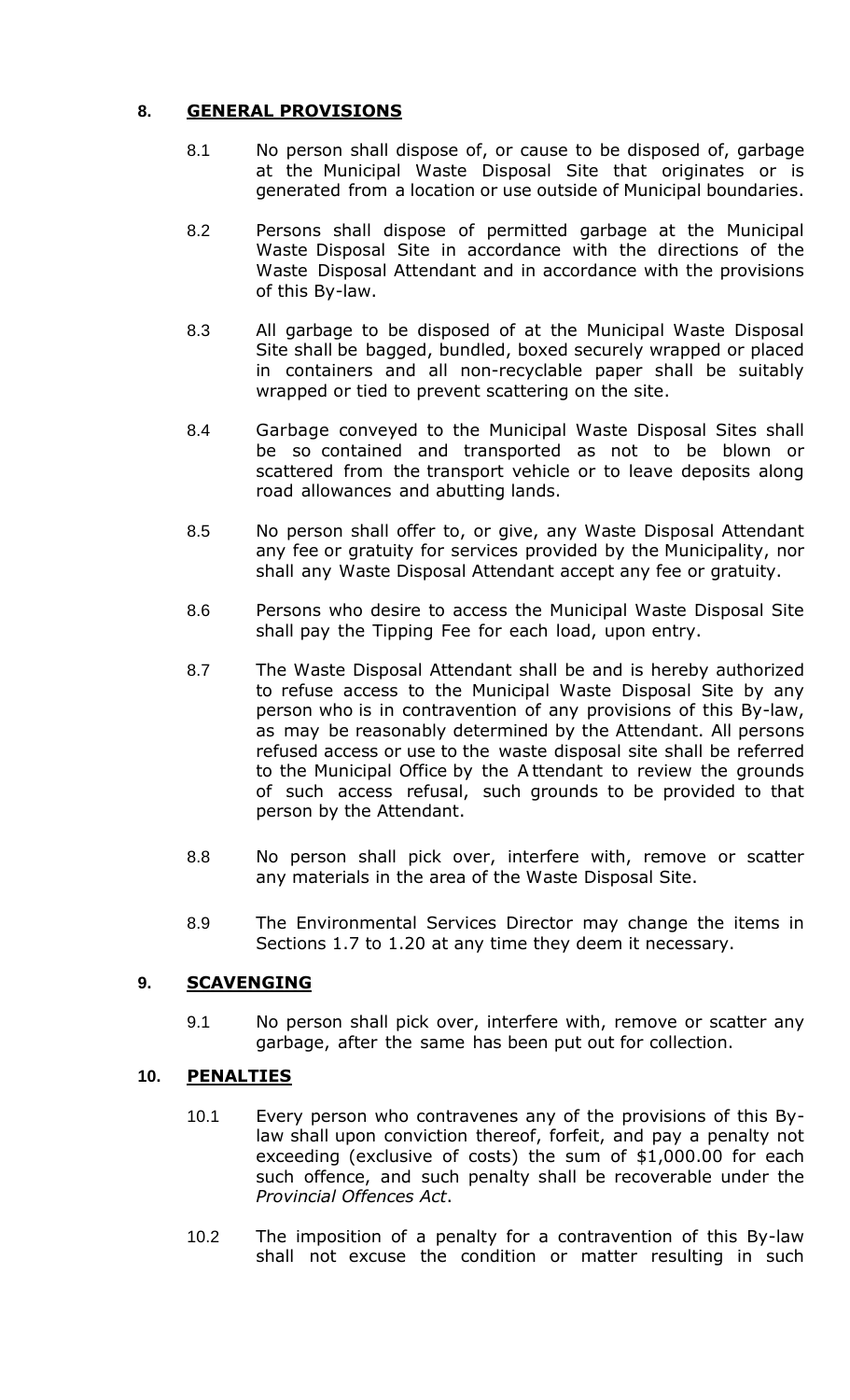contravention or permit it to remain or continue, and the person who has contravened the by-law shall rectify any condition or matter resulting therefrom. Where a person fails or defaults to carry out any direction or action required by the Municipality as authorized by this By-law, upon reasonable and written notice, the Municipality may proceed to do such things or carry out such actions as directed at the expense of the person and such expense may be recovered by the Municipality in a like manner as taxes in accordance with the provisions of the *Municipal Act, 2001.*

- 10.3 Any resident responsible for concealing **HAZARDOUS WASTE** in his or her garbage will have their collection terminated and will be subject to a fine of up to \$1,000 and to any other Provincial regulations that apply.
- 10.4 Should any Section, clause or provisions in this By-law be held by a court of competent jurisdiction to be invalid, the validity of the remainder of this By-law shall not be affected.

# **11. EFFECTIVE DATE**

- 11.1 That By-law No. 2013-05 be repealed in its entirety .
- 11.2 This By-law shall come into force and effect on the  $1<sup>st</sup>$  day of May, 2021.

**READ** and passed in open Council, signed and sealed this 20<sup>th</sup> day of April 2020.

 **MAYOR**

 **CLERK**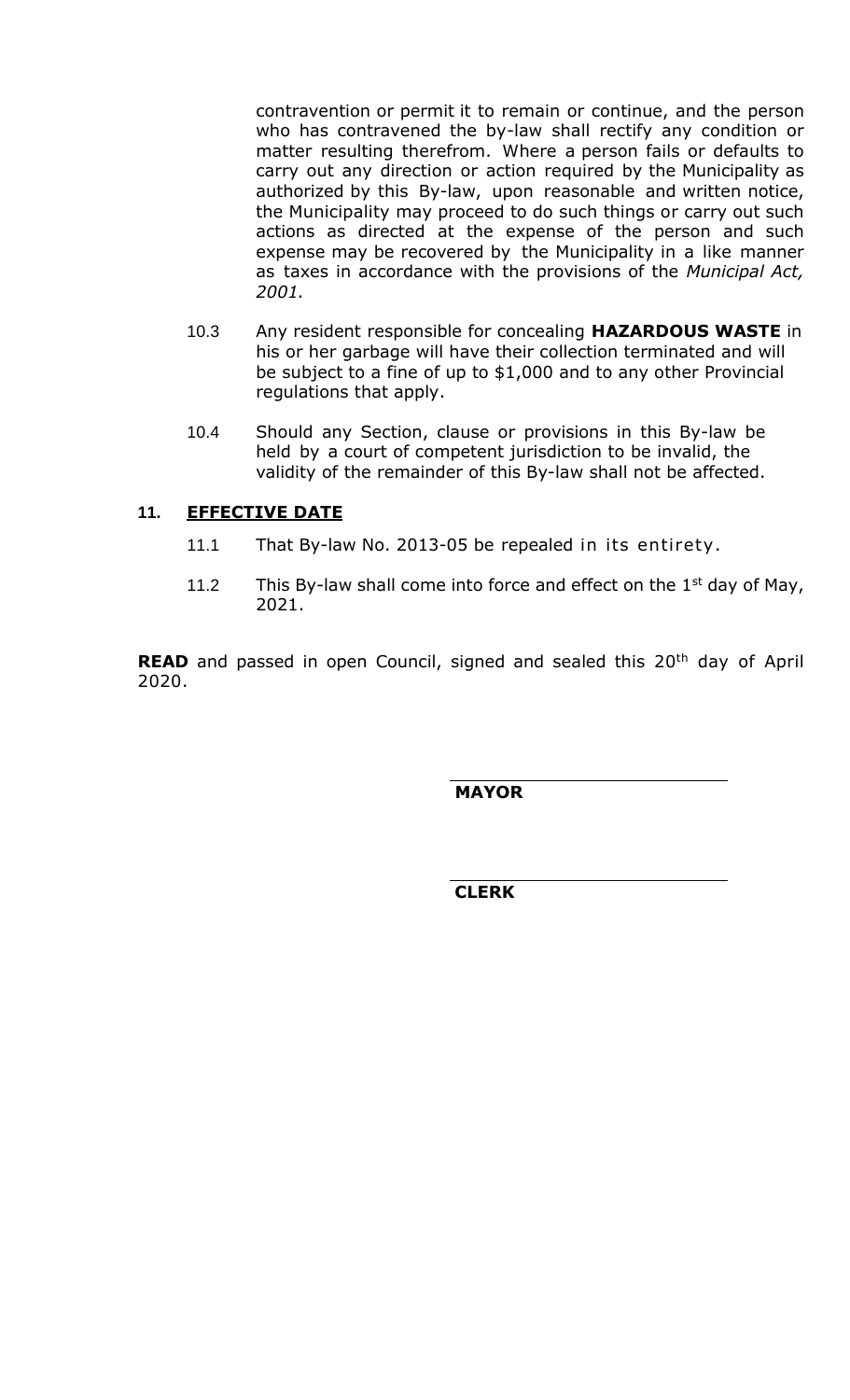#### **SCHEDULE "A" TO BY-LAW NO. 2020-33**

# **Waste Disposal Sites and Hours of Operation**

Winter Hours:

November 1st -March 30th

| Matilda Disposal Site | Monday    | 1:00 p.m. $3:30$ p.m. |
|-----------------------|-----------|-----------------------|
|                       | Tuesday   | 1:00 p.m. $3:30$ p.m. |
| 10815 Seibert Road    | Wednesday | 1:00 p.m. $3:30$ p.m. |
|                       | Thursday  | 1:00 p.m. $3:30$ p.m. |
|                       | Friday    | 8:00 a.m. 3:30 p.m.   |

#### Summer Hours April  $1<sup>st</sup>$ - October 31st

| Matilda Disposal Site | Monday    | Closed      |                         |
|-----------------------|-----------|-------------|-------------------------|
|                       | Tuesday   | $1:00$ p.m. | 3:30 p.m.               |
| 10815 Seibert Road    | Wednesday |             | 1:00 p.m. $3:30$ p.m.   |
|                       | Thursday  |             | $1:00$ p.m. $3:30$ p.m. |
|                       | Friday    |             | 1:00 p.m $3:30$ p.m.    |
|                       | Saturday  |             | $8:00$ a.m $4:00$ p.m   |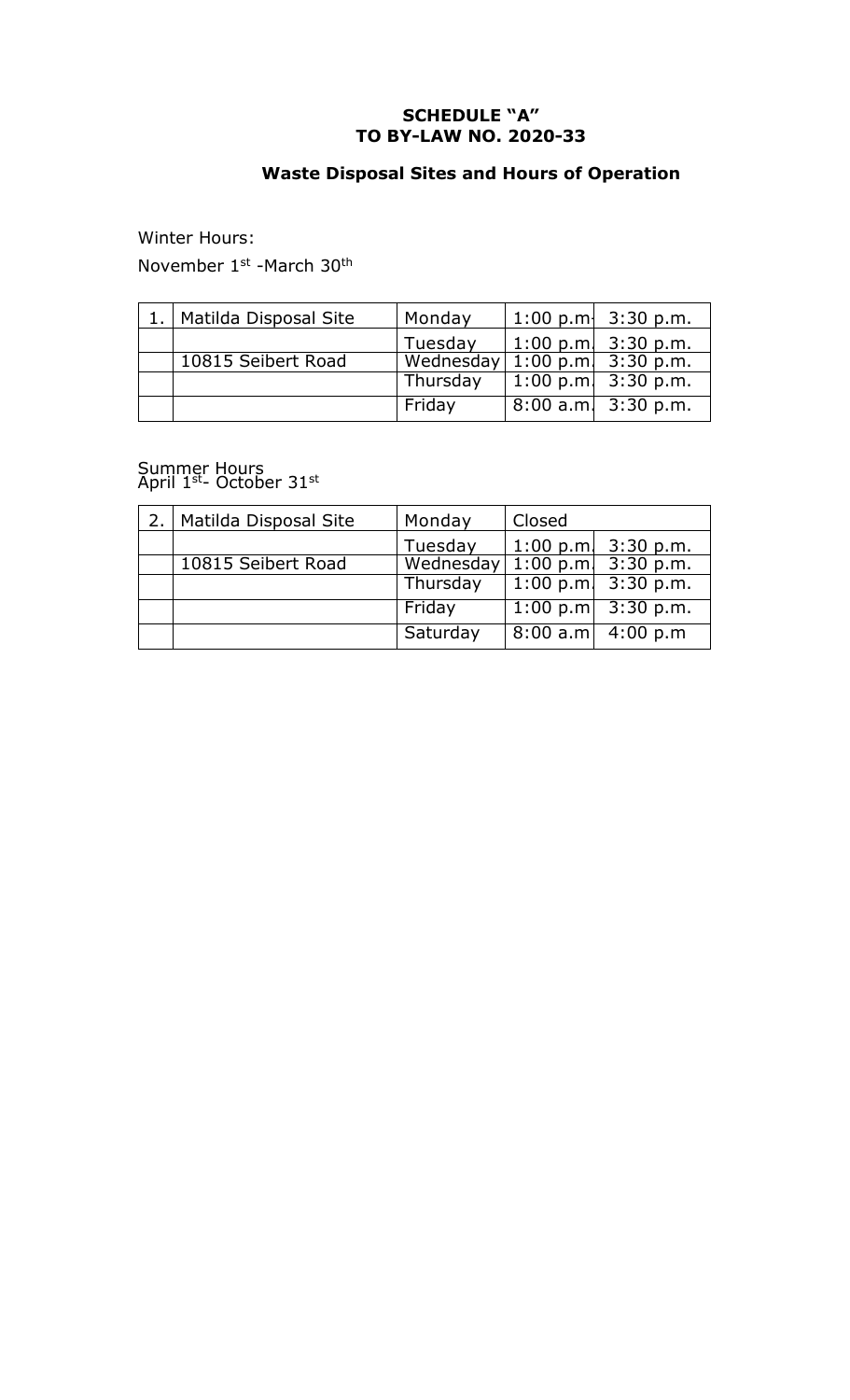# **SCHEDULE "B" TO BY-LAW NO. 2020-33**

# **Household Hazardous Waste**

1. Township of North Dundas Times and Days as Advertised 12620 Boyne Road Winchester ON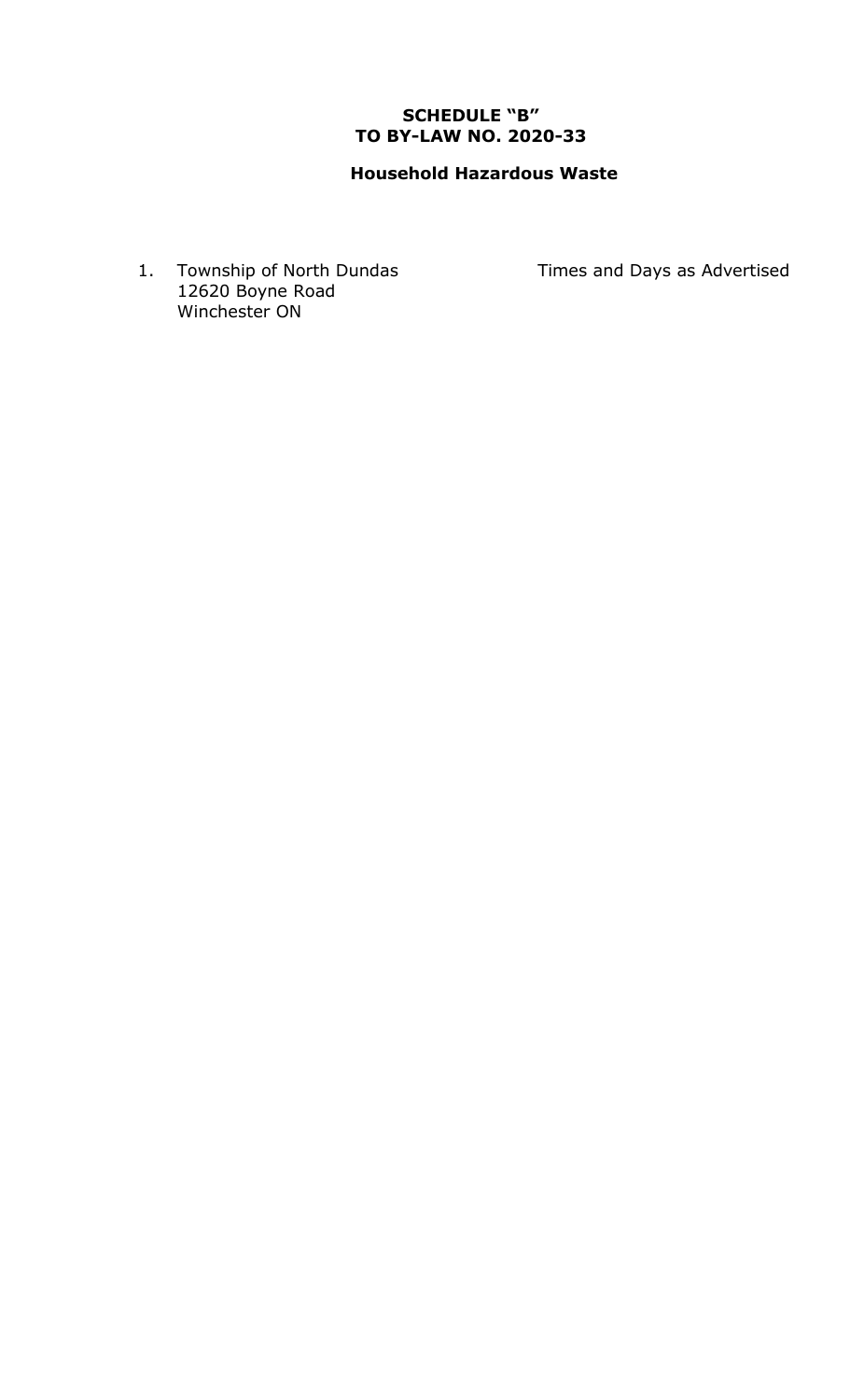# **SCHEDULE "C" TO BY-LAW NO. 2020-33**

# **Compost Sites and Hours of Operation**

1. Iroquois Compost Site 10 Bouck Street

Times as Advertised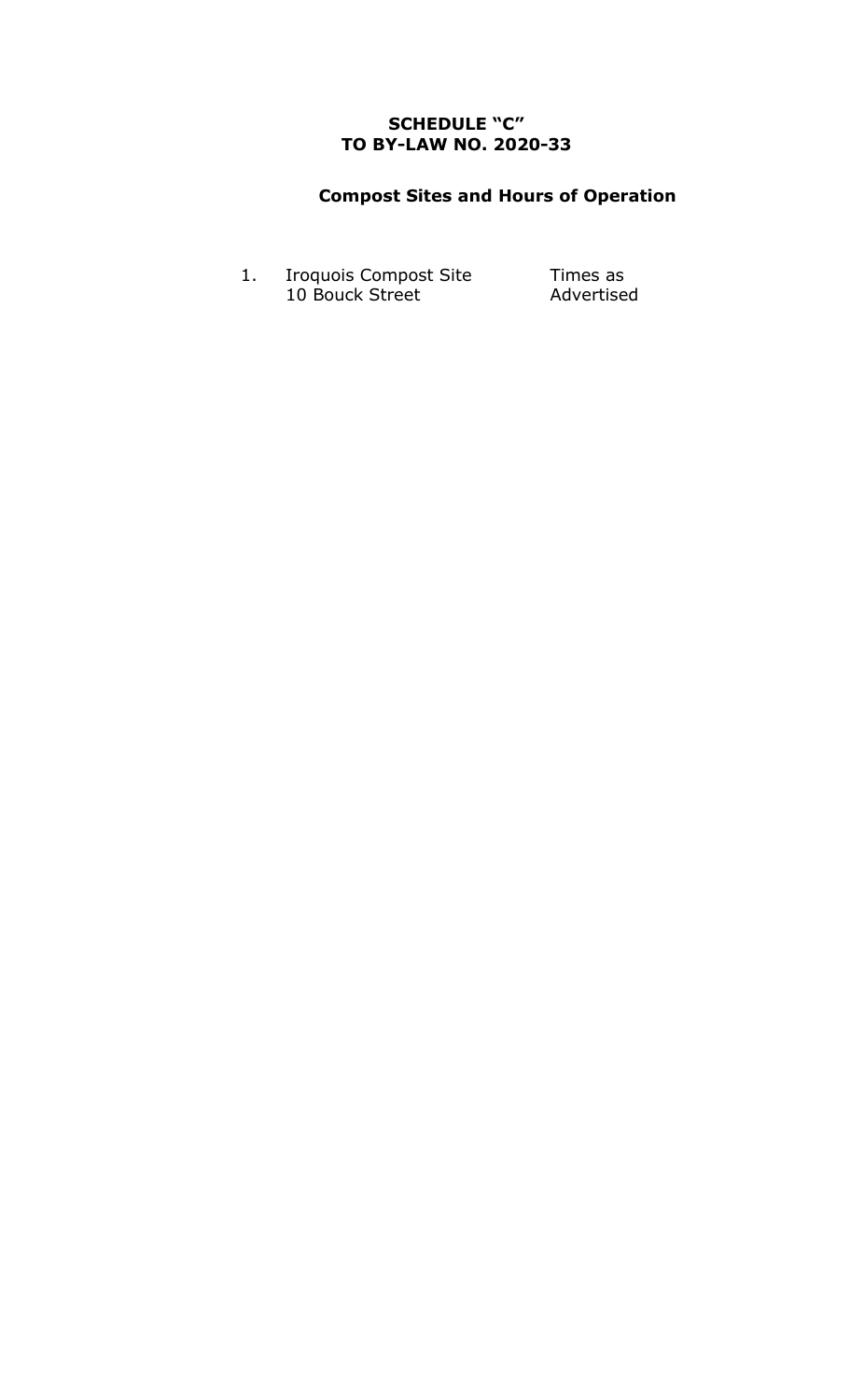# **SCHEDULE "D" TO BY-LAW NO. 2020-33**

# **HOME HEALTH CARE WASTE Certification Form**

### **Curbside Collection Set Out Limit Increase**

Personal information contained on this form is collected pursuant to the Municipal Freedom of Information and Protection of Privacy Act and/or the Personal Health Information Protection Act and will be used for the purposes of responding to your request. Questions about this collection should be directed to the Public Works Manager or Clerk at (613) 535-2673 or 800-265-0619.

This document certifies that **repart in the contract of the requires** extra waste collection (Name of Patient)

as a result of medical homecare treatment at

(Home Address of Patient- Street Address, Town, Postal Code)

The Municipality requires confirmation of homecare by a health care provider to assure compliance before the expanded collection will be approved.

(Name of Healthcare Professional- Please Print)

(Signature of Healthcare Professional)

(Health Care Contact- Telephone Number

and Address)

Service being requested includes:

- □ Add to 'Home Healthcare Waste Register' and receive garbage bags for garbage collection (excess of 2 bag limit) up to a maximum of twentysix (26) bags annually.
- □ Remove Remove **from 'Home Healthcare Waste** Register'.

(Name of Patient)

(Signature of Patient or Representing Family Member)

\_\_\_\_\_\_\_\_\_\_\_\_\_\_\_\_\_\_\_\_\_\_\_\_\_\_\_\_\_\_\_\_\_ (Contact Information-

Telephone)

Upon completion of this form please submit to:

Attention: Municipality of South Dundas 34 Ottawa Street PO Box 740 Morrisburg, ON K0C 1X0

Or Email: [mail@southdundas.com](mailto:mail@southdundas.com)